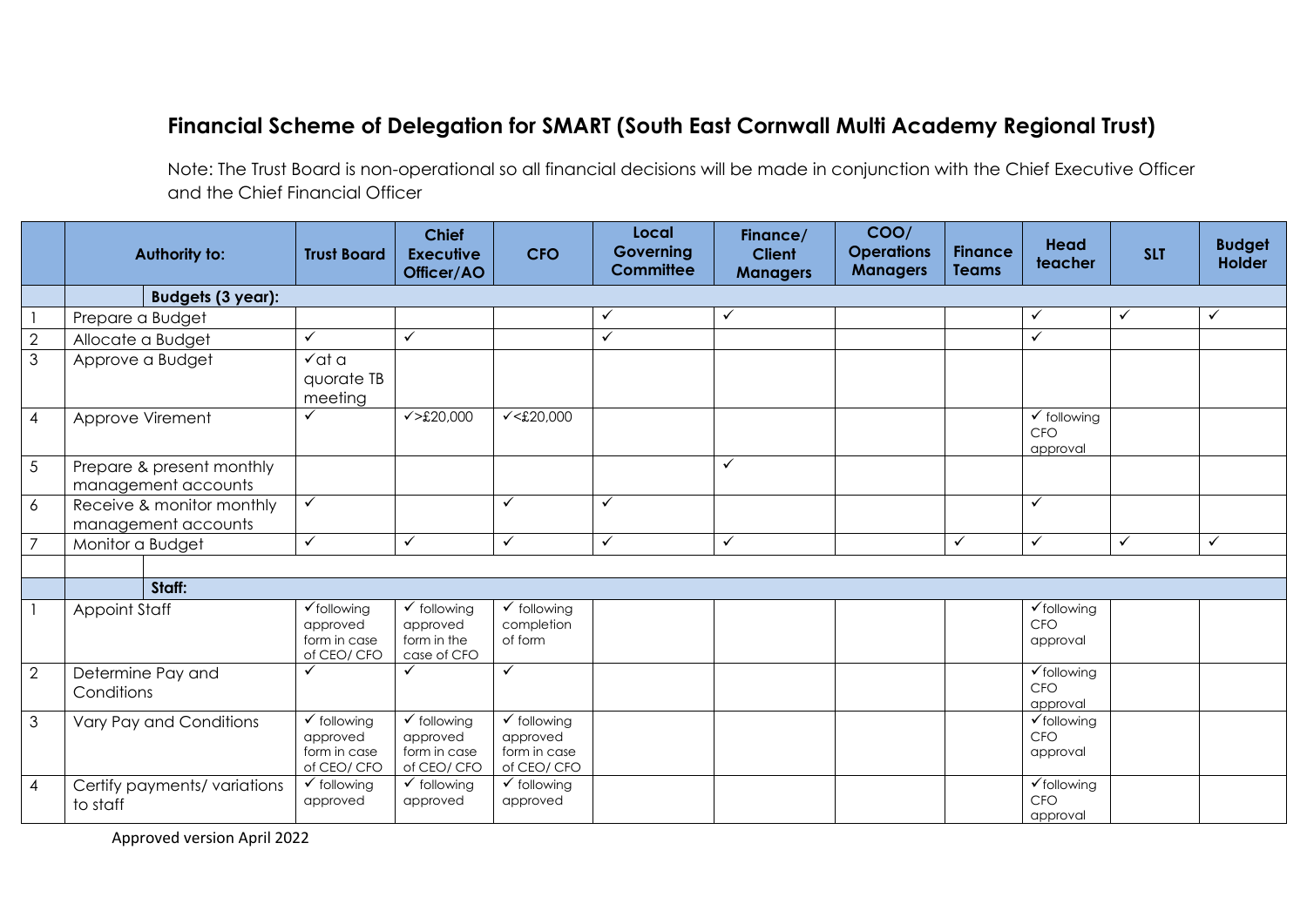|                 |                                                                       | form in case<br>of CEO/ CFO                | form in case<br>of CEO/ CFO                    | form in case<br>of CEO/ CFO                   |                                        |                                              |                                              |                                |                        |                      |                                |
|-----------------|-----------------------------------------------------------------------|--------------------------------------------|------------------------------------------------|-----------------------------------------------|----------------------------------------|----------------------------------------------|----------------------------------------------|--------------------------------|------------------------|----------------------|--------------------------------|
|                 | <b>Authority to:</b>                                                  | <b>Trust Board</b>                         | <b>Chief</b><br><b>Executive</b><br>Officer/AO | <b>CFO</b>                                    | Local<br>Governing<br><b>Committee</b> | Finance/<br><b>Client</b><br><b>Managers</b> | COO/<br><b>Operations</b><br><b>Managers</b> | <b>Finance</b><br><b>Teams</b> | <b>Head</b><br>teacher | <b>SLT</b>           | <b>Budget</b><br><b>Holder</b> |
| $\sqrt{5}$      | Admit staff to/amend<br>payroll records                               |                                            |                                                |                                               |                                        | $\checkmark$                                 | ✓                                            | $\checkmark$                   |                        |                      |                                |
| 6               | Define & prepare a<br>redundancy business case                        |                                            | ✓                                              | $\checkmark$                                  | ✓                                      |                                              |                                              |                                | ✓                      | $\checkmark$         |                                |
| $\overline{7}$  | Approve a redundancy<br>business case                                 | $\checkmark$ at a<br>quorate TB<br>meeting |                                                |                                               |                                        |                                              |                                              |                                |                        |                      |                                |
| 8               | Approve Long Service<br>Award (25 years = $£60$<br>voucher)           |                                            | $\checkmark$                                   | $\checkmark$                                  |                                        |                                              |                                              |                                | $\checkmark$           |                      |                                |
|                 | Orders for goods and services:                                        |                                            |                                                |                                               |                                        |                                              |                                              |                                |                        |                      |                                |
|                 | Accept quotes                                                         | ✓                                          | $\checkmark$                                   | $\checkmark$                                  | $\checkmark$                           |                                              |                                              |                                | $\checkmark$           |                      |                                |
| $\overline{2}$  | Certify Orders                                                        | $\checkmark$ >EU<br>Threshold              | $\checkmark$ >EU<br>Threshold                  | $\checkmark > £20,000$<br>to FTS<br>Threshold |                                        | $\sqrt{520,000}$                             | $\sqrt{520,000}$                             |                                |                        |                      |                                |
| $\overline{3}$  | Certify Invoices                                                      |                                            |                                                | $\checkmark$                                  |                                        | $\checkmark$                                 | $\checkmark$                                 |                                | $\checkmark$           | $\checkmark$         | $\checkmark$                   |
| $\overline{4}$  | Approve petty cash<br>disbursements                                   |                                            | $\checkmark$ >£400                             | $\checkmark$ >£400                            |                                        |                                              |                                              |                                | $\checkmark$ >£400     | $\checkmark$ <£400   | $\checkmark$ <£100             |
| $5\phantom{.0}$ | Holding & dispersing cash<br>from petty cash                          |                                            |                                                |                                               |                                        | $\checkmark$                                 |                                              | $\checkmark$                   |                        |                      |                                |
| $\epsilon$      | Sign cheques for petty cash<br>(see key and note below for<br>values) |                                            |                                                | 1A bank<br>signatory                          |                                        |                                              | 1A bank<br>signatory                         |                                | 1A bank<br>signatory   | 1A bank<br>signatory |                                |
| $\overline{7}$  | Control official stationery                                           |                                            |                                                | $\checkmark$                                  |                                        | $\checkmark$                                 | $\checkmark$                                 | $\checkmark$                   |                        |                      |                                |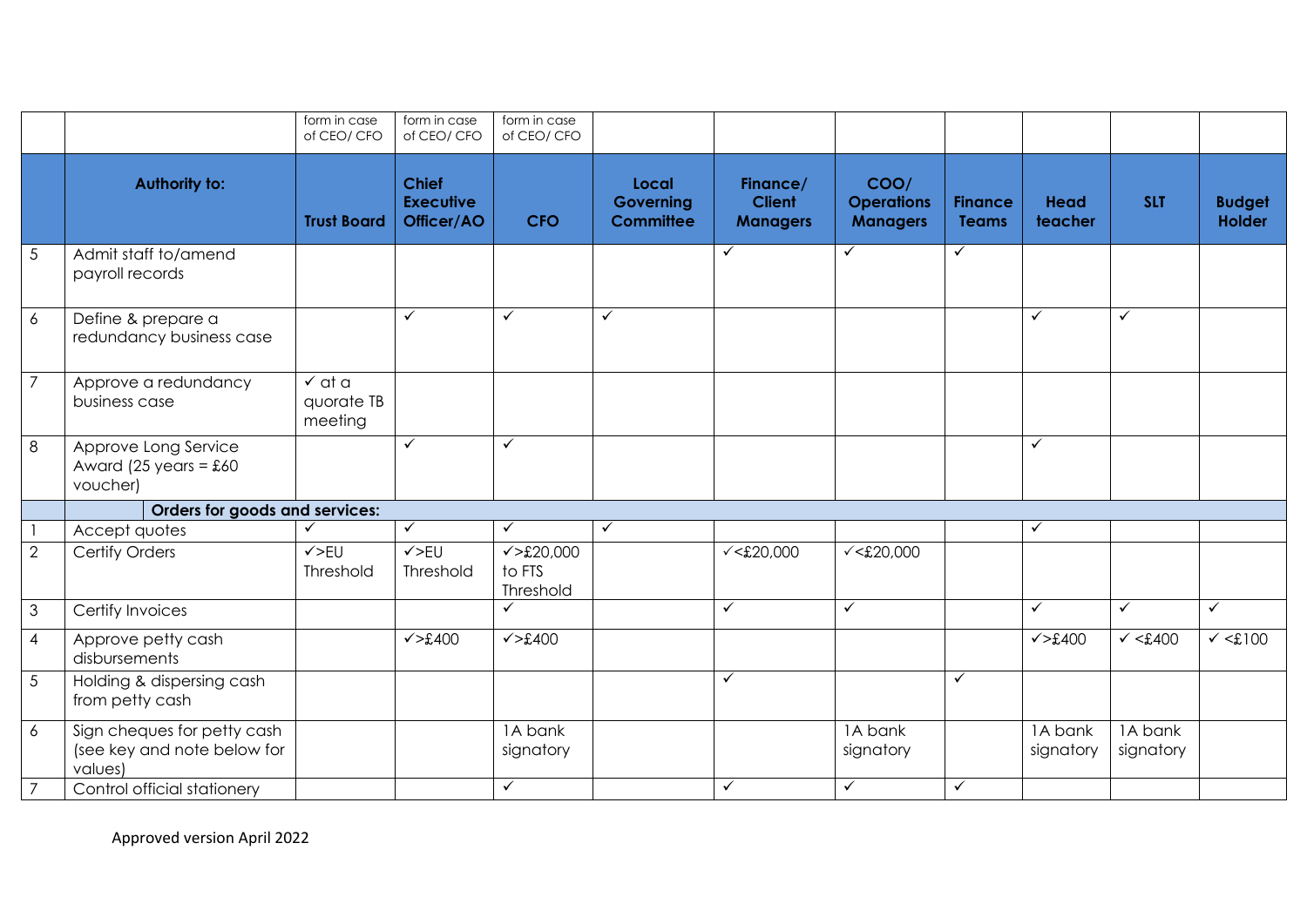| 8              | Open formal tenders<br>received (over £50k                                             | ✓                  | ✓                                              | $\checkmark$               |                                        |                                              | ✔ COO only                                   |                                |                            |                            |                                |
|----------------|----------------------------------------------------------------------------------------|--------------------|------------------------------------------------|----------------------------|----------------------------------------|----------------------------------------------|----------------------------------------------|--------------------------------|----------------------------|----------------------------|--------------------------------|
|                | <b>Authority to:</b>                                                                   | <b>Trust Board</b> | <b>Chief</b><br><b>Executive</b><br>Officer/AO | <b>CFO</b>                 | Local<br>Governing<br><b>Committee</b> | Finance/<br><b>Client</b><br><b>Managers</b> | COO/<br><b>Operations</b><br><b>Managers</b> | <b>Finance</b><br><b>Teams</b> | Headtea<br>cher            | <b>SLT</b>                 | <b>Budget</b><br><b>Holder</b> |
| $\mathcal{P}$  | Evaluate formal tenders                                                                | ✓                  | ✓                                              | $\checkmark$               |                                        | $\checkmark$                                 |                                              |                                |                            |                            |                                |
| 10             | Accept formal tenders                                                                  | $\checkmark$       | $\checkmark$                                   | $\checkmark$               |                                        | $\checkmark$                                 | ✓                                            |                                |                            |                            |                                |
|                | <b>Banking arrangements:</b>                                                           |                    |                                                |                            |                                        |                                              |                                              |                                |                            |                            |                                |
|                | Order cheques                                                                          |                    |                                                | $\overline{\checkmark}$    |                                        | $\checkmark$                                 |                                              |                                |                            |                            |                                |
| 2              | Sign cheques<br>(see key and note below for<br>values)                                 |                    |                                                | 1A/2A<br>bank<br>signatory |                                        |                                              | 1A/2A bank<br>signatory                      |                                | 1A/2A<br>bank<br>signatory | 1A/2A<br>bank<br>signatory |                                |
| $\mathfrak{Z}$ | <b>BACS payments (see key</b><br>and note below for values)                            |                    |                                                | 2A bank<br>signatory       |                                        |                                              | 2A bank<br>signatory                         |                                | 2A bank<br>signatory       | 2A bank<br>signatory       |                                |
| $\overline{4}$ | Give instruction to bank ie<br>SO, DD, withdrawal of cash<br>or special services       |                    |                                                | $2A$ bank<br>signatory     |                                        |                                              | 2A bank<br>signatory                         |                                | 2A bank<br>signatory       | 2A bank<br>signatory       |                                |
|                | Security and money:                                                                    |                    |                                                |                            |                                        |                                              |                                              |                                |                            |                            |                                |
|                | Hold keys/spare keys to<br>safes, cash boxes or other<br>lockable money<br>receptacles |                    |                                                | $\overline{\checkmark}$    |                                        | $\overline{\checkmark}$                      |                                              |                                |                            |                            |                                |
| $\overline{2}$ | Deal with banking of money                                                             |                    |                                                |                            |                                        | $\checkmark$                                 |                                              | $\checkmark$                   |                            |                            |                                |
| $\mathfrak{Z}$ | Making advances of money                                                               |                    | $\sqrt{51,000}$                                | $\sqrt{51,000}$            |                                        |                                              |                                              |                                |                            |                            |                                |
|                | Income:                                                                                |                    |                                                |                            |                                        |                                              |                                              |                                |                            |                            |                                |
|                | Determine fees & charges/<br>profit margins                                            |                    |                                                | $\checkmark$               |                                        |                                              |                                              |                                |                            |                            |                                |
| 2              | Determine credit control<br>arrangements                                               |                    |                                                | $\checkmark$               |                                        |                                              |                                              |                                |                            |                            |                                |

Approved version April 2022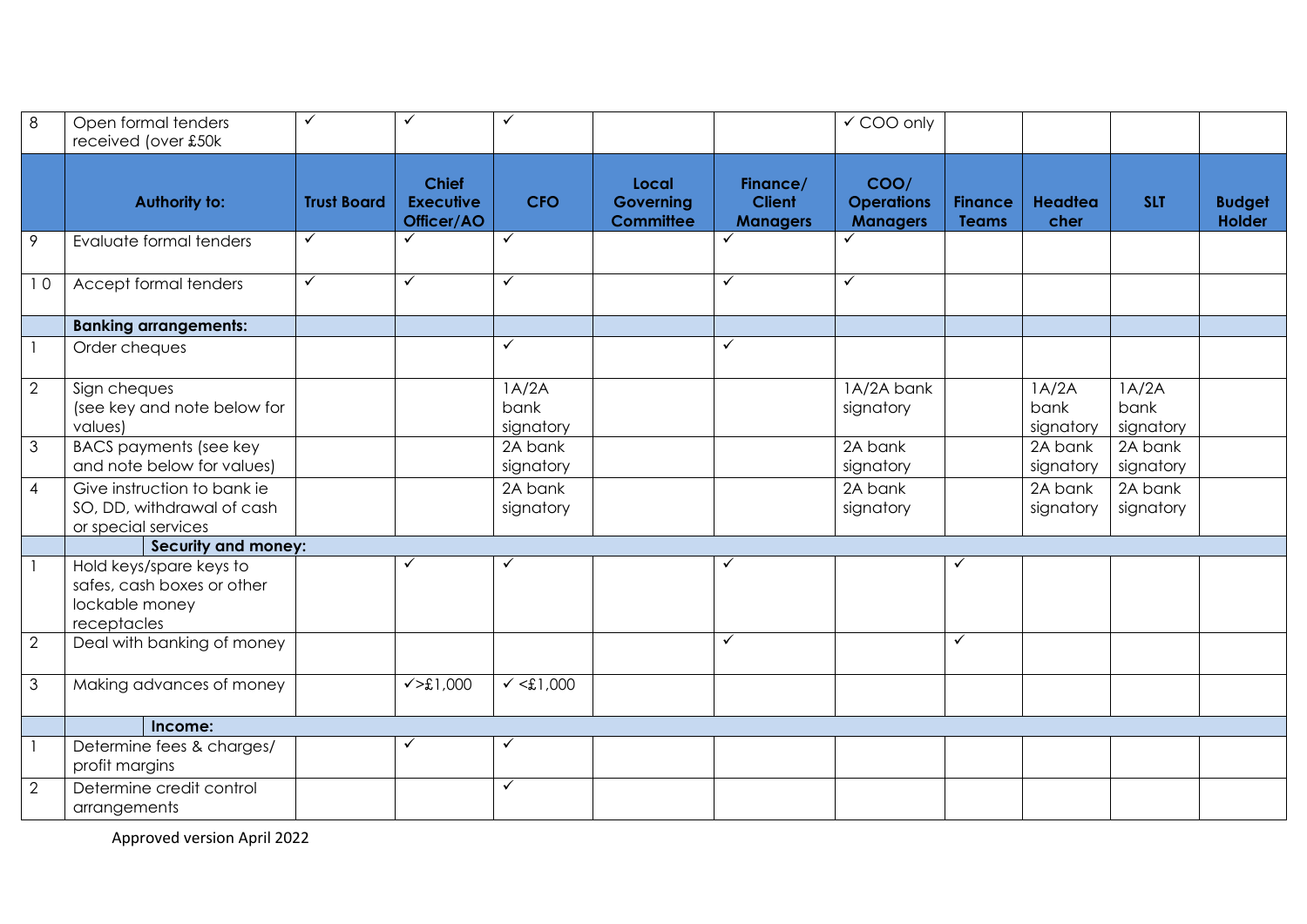| $\mathfrak{Z}$ | Control official stationery                                                                                             |                                            |                                                |                            |                                        | $\checkmark$                                 | ✓                                            | ✓                              |                        |            |                         |
|----------------|-------------------------------------------------------------------------------------------------------------------------|--------------------------------------------|------------------------------------------------|----------------------------|----------------------------------------|----------------------------------------------|----------------------------------------------|--------------------------------|------------------------|------------|-------------------------|
|                | <b>Authority to:</b>                                                                                                    | <b>Trust Board</b>                         | <b>Chief</b><br><b>Executive</b><br>Officer/AO | <b>CFO</b>                 | Local<br>Governing<br><b>Committee</b> | Finance/<br><b>Client</b><br><b>Managers</b> | COO/<br><b>Operations</b><br><b>Managers</b> | <b>Finance</b><br><b>Teams</b> | <b>Head</b><br>teacher | <b>SLT</b> | <b>Budget</b><br>Holder |
| $\overline{4}$ | Raise invoices                                                                                                          |                                            |                                                | $\checkmark$               |                                        | $\checkmark$                                 |                                              | $\checkmark$                   |                        |            |                         |
| $\sqrt{5}$     | Collect and receipt income                                                                                              |                                            |                                                |                            |                                        | $\checkmark$                                 |                                              | $\checkmark$                   |                        |            |                         |
| $\epsilon$     | Write off income<br>outstanding                                                                                         | $\checkmark$                               | ✓<br>< £5,000                                  | $\checkmark$<br>$<$ £1,000 |                                        |                                              |                                              |                                |                        |            |                         |
| $\overline{7}$ | Waive income/charges<br>receivable                                                                                      |                                            | ✓                                              | $\checkmark$               |                                        |                                              |                                              |                                |                        |            |                         |
|                | Assets:                                                                                                                 |                                            |                                                |                            |                                        |                                              |                                              |                                |                        |            |                         |
| $\mathbf{1}$   | Sell assets                                                                                                             | $\checkmark$                               | $\sqrt{\text{120,000}}$                        | $\sqrt{\text{2.2}}$        |                                        |                                              |                                              |                                |                        |            |                         |
| $\overline{2}$ | Write off assets                                                                                                        | $\checkmark$                               | $\sqrt{\text{20,000}}$                         | $\sqrt{\text{22,000}}$     |                                        |                                              |                                              |                                |                        |            |                         |
| $\mathfrak{Z}$ | Rent or lease assets                                                                                                    | $\checkmark$ at a<br>quorate TB<br>meeting | $\checkmark$                                   | $\checkmark$               |                                        |                                              |                                              |                                |                        |            |                         |
| $\overline{4}$ | Maintain fixed asset register                                                                                           |                                            |                                                |                            |                                        | $\checkmark$                                 |                                              | $\checkmark$                   |                        |            | $\checkmark$            |
|                | <b>Financial systems and records:</b>                                                                                   |                                            |                                                |                            |                                        |                                              |                                              |                                |                        |            |                         |
| $\mathbf{1}$   | Manage/operate/have<br>access to or alter financial<br>systems and records<br>(including computer<br>systems & records) |                                            | ✓                                              | $\checkmark$               |                                        | $\checkmark$                                 |                                              | ✓                              |                        |            |                         |
|                | <b>Financial information:</b>                                                                                           |                                            |                                                |                            |                                        |                                              |                                              |                                |                        |            |                         |
| $\mathbf{1}$   | Certify as being correct<br>financial information which<br>is to be supplied to external<br>bodies                      |                                            | ✓                                              | $\checkmark$               |                                        |                                              |                                              |                                |                        |            |                         |

Approved version April 2022